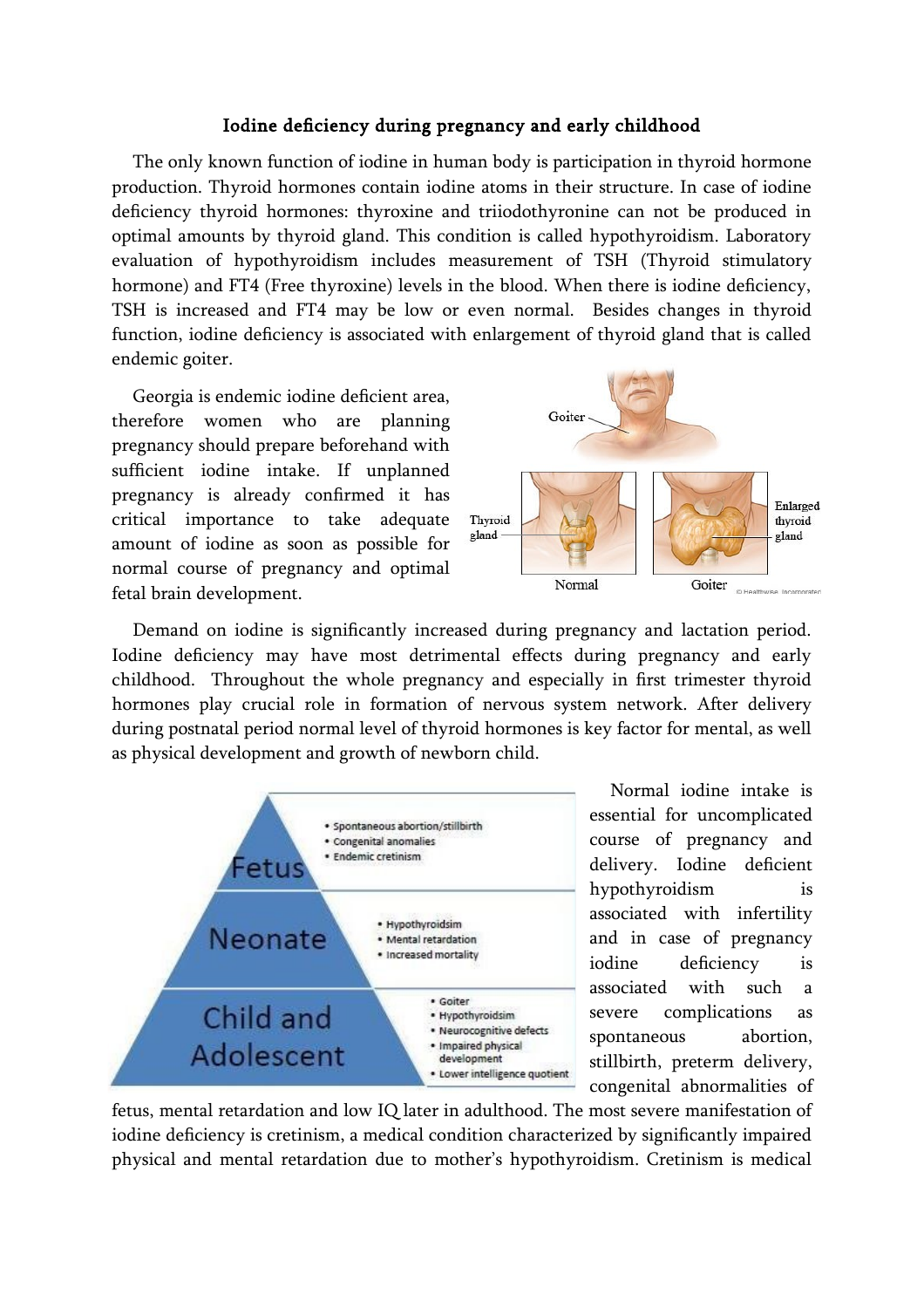curiosity nowadays but mild to moderate iodine deficiency during pregnancy is still affecting and having it's negative impact on baby's growing organism.

There are very recent data from UK observational study, showing us that children whose mothers had mild iodine deficiency during their pregnancy had lower (10-12 score) IQ and impaired reading skills at age 8-10. The alarming result that was found in this study sends us significant message, that even mild to moderate iodine deficiency during pregnancy could have significant effect on baby's intellectual and mental development process and should not remain unnoticed.

During lactation the best and the only way to take iodine is mother's milk. Many chemicals inhibit iodine uptake by thyroid gland and its transport into mother's milk. One of the most known among these compounds is thiocyanate (SCN- ) that is found in



cigarette smoke and is capable to affect thyroid gland's function and cause iodine deficient hypothyroidism.

Therefore mothers who are smokers are strongly recommended to cease smoking at least during pregnancy

and lactation; And for those who could not stop smoking higher doses of iodine supplementation are recommended to overcome thiocyanate's effect on thyroid gland and avoid iodine deficiency. Those newborns who are on artificial feeding should take extra iodine per day for prevention of iodine deficiency and its consequences on developing brain and nervous system.

Normal reference range of TSH for non-pregnant women is 0.4-4.0 μIU/L, but as already mentioned, demand on thyroid hormones is increased during pregnancy, therefore TSH has special reference ranges according to trimesters and it should be taken in consideration during interpretation of test results. For the first trimester normal TSH level is 0.1-2.5 μIU/L, for second trimester TSH should be 0.2-3 μIU/L and for the third trimester it is optimal to have TSH from 0.3 to 3 μIU/L. higher values of TSH in spite of normal level of FT4 is called subclinical hypothyroidism and is associated with complications mentioned above.



In many countries, including Georgia, iodized salt is used for prophylaxis of iodine deficiency in population. Iodized salt is easily degraded after thermal treatment and should not be used in boiling or frying food. Dish should be salted when it is ready to be eaten. Iodized salt is not enough source of iodine during pregnancy and